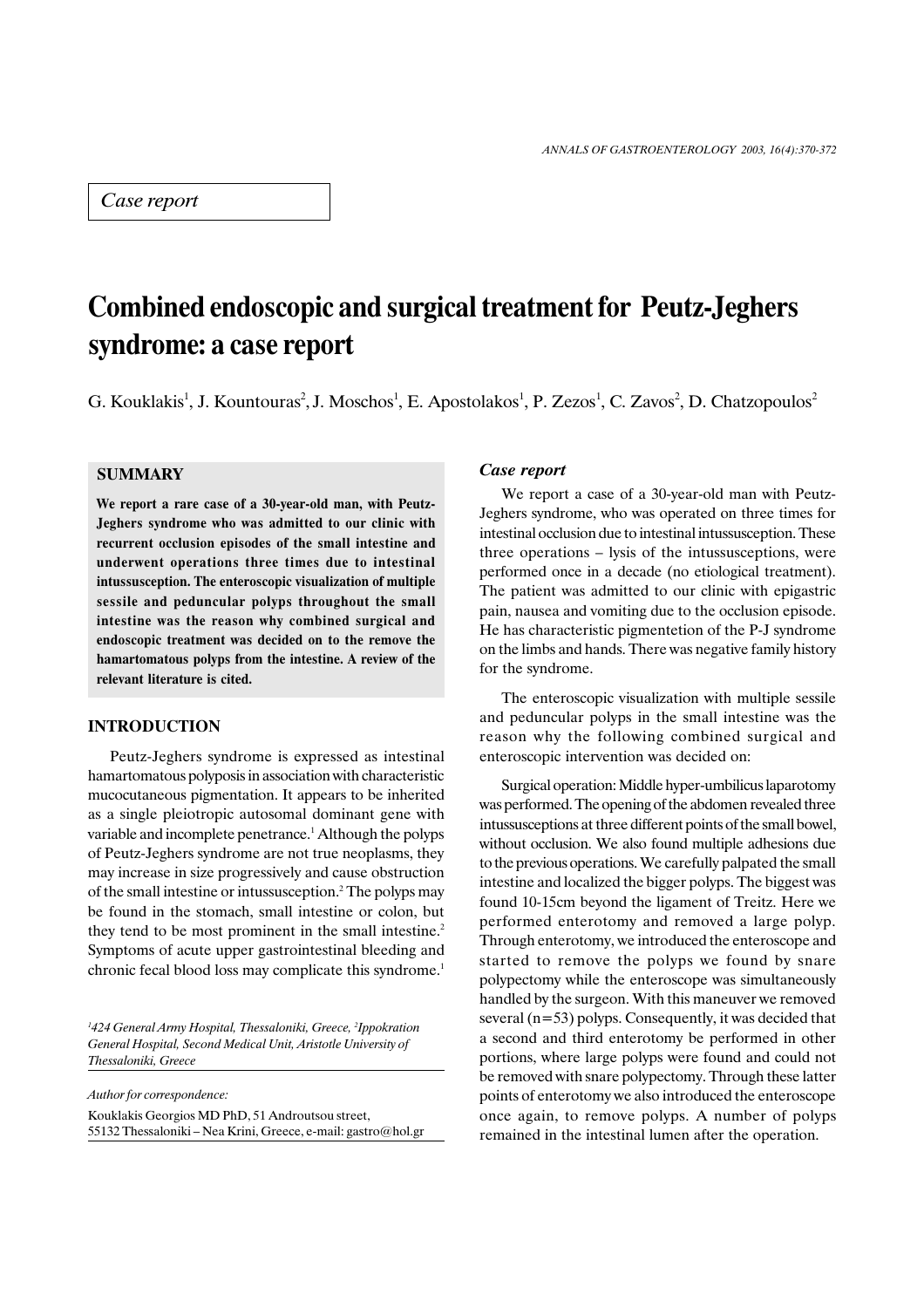#### DISCUSSION

Peutz-Jeghers syndrome is a rare condition. The inheritance is autosomal dominant with variable and incomplete penetrance of the gene. In our patient the family history was negative for the syndrome. The occurrence in males and females is essentially equivalent.<sup>3</sup> There is strong relationship between the syndrome and genetic factors. Gene mapping studies have identified linkage to a locus on chromosome  $19p^{2,4}$  and other studies on chromosome  $6.25$ 

Peutz-Jeghers syndrome is characterized by:

- 1. Hamartomatous polyps throughout the gastrointestinal tract (most notably in the small intestine) that occur in 88% to 100% of individuals with Peutz-Jegher's syndrome. Polyps range in size from 0.1 to 3 cm in diameter and have a coarsely lobulated surface. Larger polyps are pedunculated, but smaller polyps are sessile.2 In our patient there were many polyps and the larger were pedunculated. These polyps may become quite large, leading to bleeding presenting as acute upper gastrointestinal bleeding or chronic fecal blood loss, and to manifestations such as iron deficiency anemia,  $25$ intussusception or obstruction.6
- 2. Mucocutaneous pigmented macules (melanin spots) on the lips, buccal mucosa and skin.6 It is a distinctive feature that is observed in more than 95% of affected persons. Lesions on the lips may fade after puberty, requiring the clinician to examine the buccal mucosa and other parts of the cutaneous surface.<sup>3</sup> The presence of this pigmentation should alert the clinician to this syndrome, but the skin lesions and intestinal lesions are occasionally inherited separately.<sup>1</sup> In our patient there was characteristic pigmentation on the lips and hands. Rare cases of malignant melanoma arising in hyperpigmented areas of the rectum and fingers have been reported.<sup>2,7</sup>
- 3. About 50% of these patients develop malignancies of the gastrointestinal tract (stomach, duodenum, jejunum, ileum and colon) and nonintestinal organs (breasts, gonads, pancreas).<sup>6</sup> Ovarian cysts and distinctive ovarian sex cord tumours are seen in 5% to  $12\%$  of female patients with Peutz-Jeghers syndrome.<sup>1,8</sup> Hormonally active Sertoli cell testicular tumours with feminizing features may occur in young boys with this syndrome.<sup>1,9</sup> Other cancers that may occur in this syndrome include pancreatic cancers, polyps or cancers of the biliary tree and gallbladder, and breast cancers which may be found in young women and may be

bilateral.<sup>1</sup> In our case, a detailed laboratory and clinical examination did not reveal any gastrointestinal or extra-intestinal cancer.

The Peutz-Jeghers polyp is a unique hamartomatous lesion characterized by a grandular epithelium that is supported by an arborizing framework of well-developed smooth muscle that is contiguous with the muscularis mucosae.1 The lamina propria is normal and the characteristic architecture of the lesion appears to derive chiefly from the abnormal smooth muscle tissue.<sup>1</sup> It is noteworthy that histological examination in our case was distinctive for this syndrome.

The average age of diagnosis in Peutz-Jeghers syndrome is  $23$  years in men and  $26$  in women.<sup>1</sup> Our patient was 30 year old. The diagnosis of this syndrome is based on careful examination of the cutaneous and muco-cutaneous regions for typical melanin spots and the evaluation of the gastrointestinal tract for polyps with upper and lower gastrointestinal endoscopy, enteroscopy (small bowel endoscopy) or small bowel radiography. Our patient had characteristic melanin spots on his lips and buccal surface and hands.

A rational therapeutic strategy for Peutz-Jeghers syndrome comprises endoscopic removal of any polyp larger than 5mm. On the other hand, surgical treatment is indicated for removal of any small bowel polyps that are symptomatic or larger than 1.5cm.<sup>1</sup>

Finally, combined endoscopic and surgical treatment which is performed with small bowel endoscopy and polypectomy during laparotomy,<sup>1,10</sup> achieves a clean intestine and allows longer asymptomatic periods.<sup>1</sup> Combine treatment is particularly important for those patients who will undergo repeated surgical interventions due to clinical manifestations while they are still young.<sup>11</sup> This combined treatment can avert multiple enterotomies and decrease bowel resection segments.<sup>12,13</sup> In our case, we performed only three enterotomies from which we removed the polyps and to date our patient is free of any overt intestinal occlusion symptoms or other symptoms due to Peutz- Jeghers syndrome.

After diagnosis has been established, some authors recommend the following for patients with Peutz-Jeghers syndrome: annual hemoglobin examination, annual ultrasonography of the pancreas, pelvis (women), and testes, upper and lower endoscopy per 2-years, small bowel X-ray every 2 years, mammography at the ages of 25, 30, 35, 38, thereafter per 2 years until the age of 50, then annually, and cervical smear every 3 years. The interval